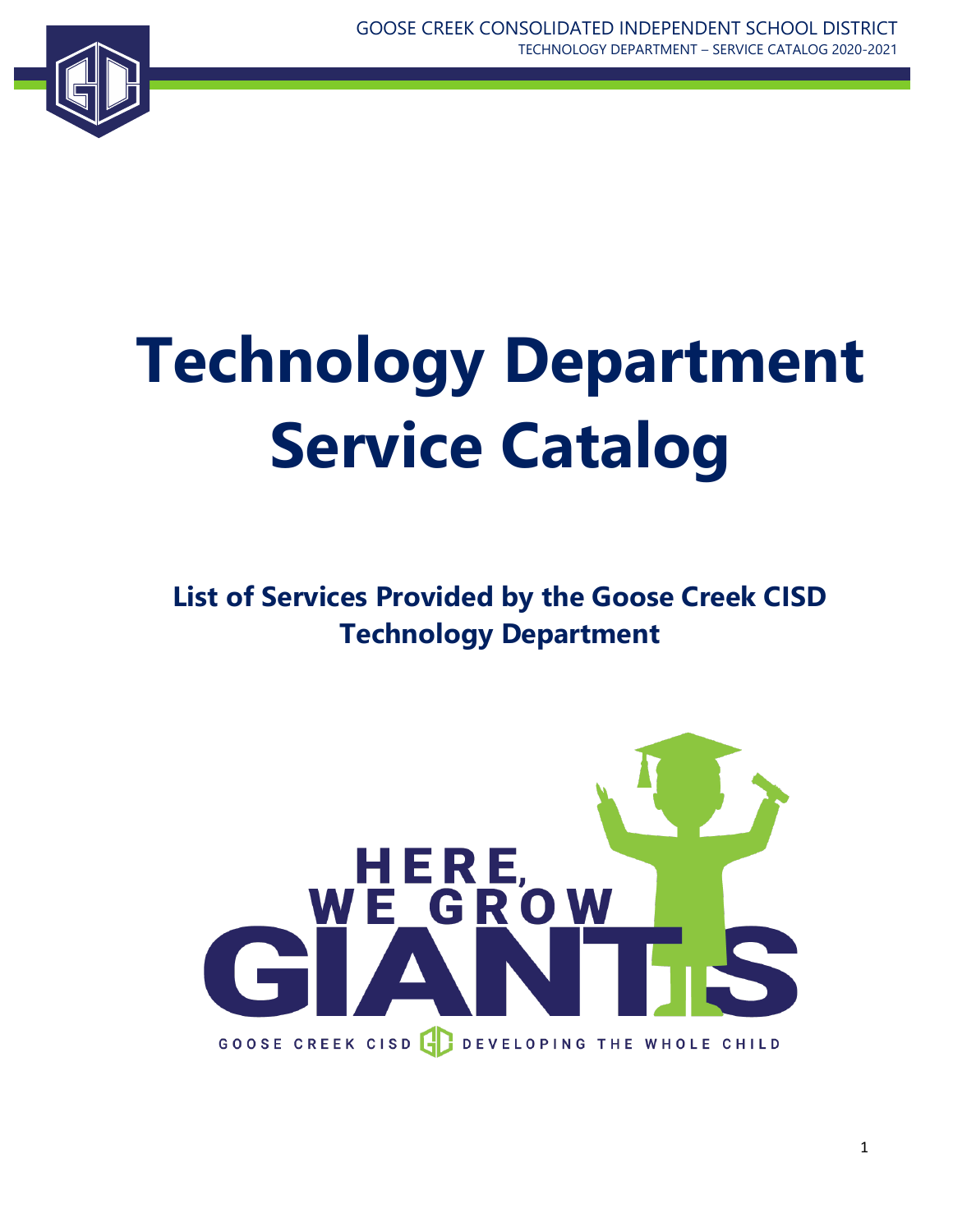

## **CONTENTS**

#### **Management Oversight | Chief Technology Officer: Matt Flood**

- 3-4 Leadership, Strategic Planning, Customer Focus, Measurement and Analysis, Workforce Focus, Process Management, and Results. (1-7)
- 5 Technology Procurement (9)
- 6 Customer Support Services (10)
- 7 Technology Inventory Control Specialist (19)
- 8 Cybersecurity Specialist (23)

#### **Information Systems | Director: Laura Kelchner**

- 9 Student Services (11)
- 10 Business Services (12)

#### **Technology Services | Director: Kevin Billings**

- 11 Campus Technology Specialist (CTS) On-Site Support (18)
- 12 Technology Support Services (15)
- 13 Network Administrator (16)
- 14 Phone Services (22)
- 15 Project Management (14)

#### **Educational Technology | Director: Steve Koester**

16 Educational Technology (20)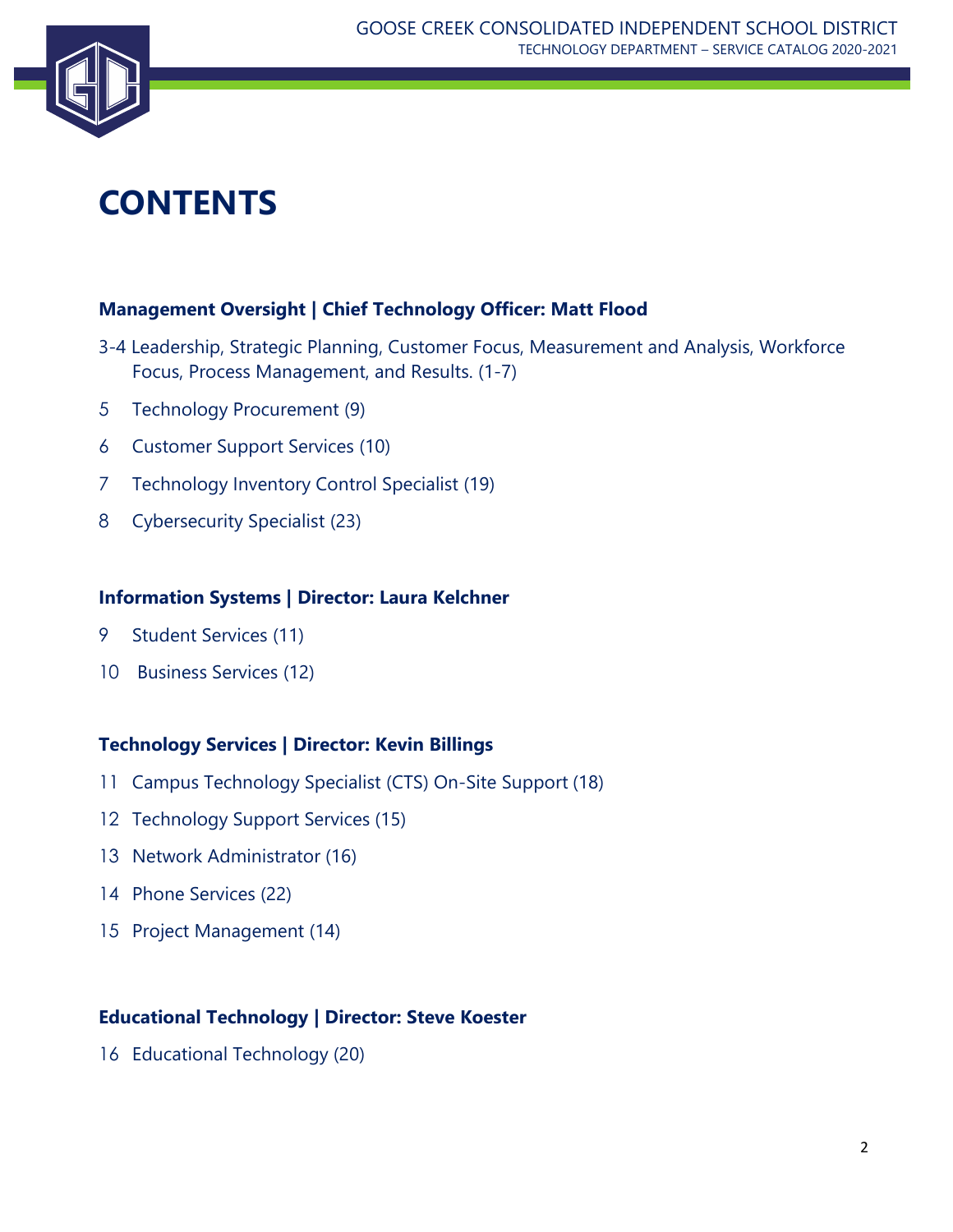

#### **Management Oversight**

- Direct and manage the Educational Technology, Technology Services, and Information Services Departments for the district.
- Assist schools and administrative departments in development and implementation of plans to address technology needs (including evaluation of hardware and software as well as management of information relating to attendance, grade reporting, scheduling, demographic data, and budgetary information).
- Develop, implement, and manage district standards and specifications for hardware, software, and systems use.
- Establish and implement managerial and operational controls to monitor system performance, analysis, implementation, and operating costs to maximize return on all technology and training investment for instructional and administrative requirements.
- Ensure that computer services operations and purchases are supportive ofthe instructional goals and objectives of the district and the attainment of the Campus Performance Objectives (Texas Academic Performance Report).
- Develop, implement, and monitor a strategic, comprehensive enterprise information security and IT risk management program.
- Work directly with the business units to facilitate risk assessment and risk management processes.
- Develop and enhance an information security management framework, including privacy and security policies and practices.
- Understand and interact with related disciplines to ensure the consistent application of policies and standards across all technology projects, systems, and services.
- Provide leadership to the enterprise's information security organization.
- Partner with stakeholders across the organization to raise awareness of risk management concerns.
- Assist with the overall business technology planning, providing a current knowledge and future vision of technology and systems.
- Oversee the efficient and effective repair of all technology equipment in the district.
- Coordinate with the Superintendent or Designee to implement district-wide staff development for all employees who use technology resources
- Administer the information services and technology budget and ensure that programs are costeffective; compile budget and cost estimates based upon documented program's needs.
- Coordinate the purchase of all computer hardware, software maintenance, and supplies.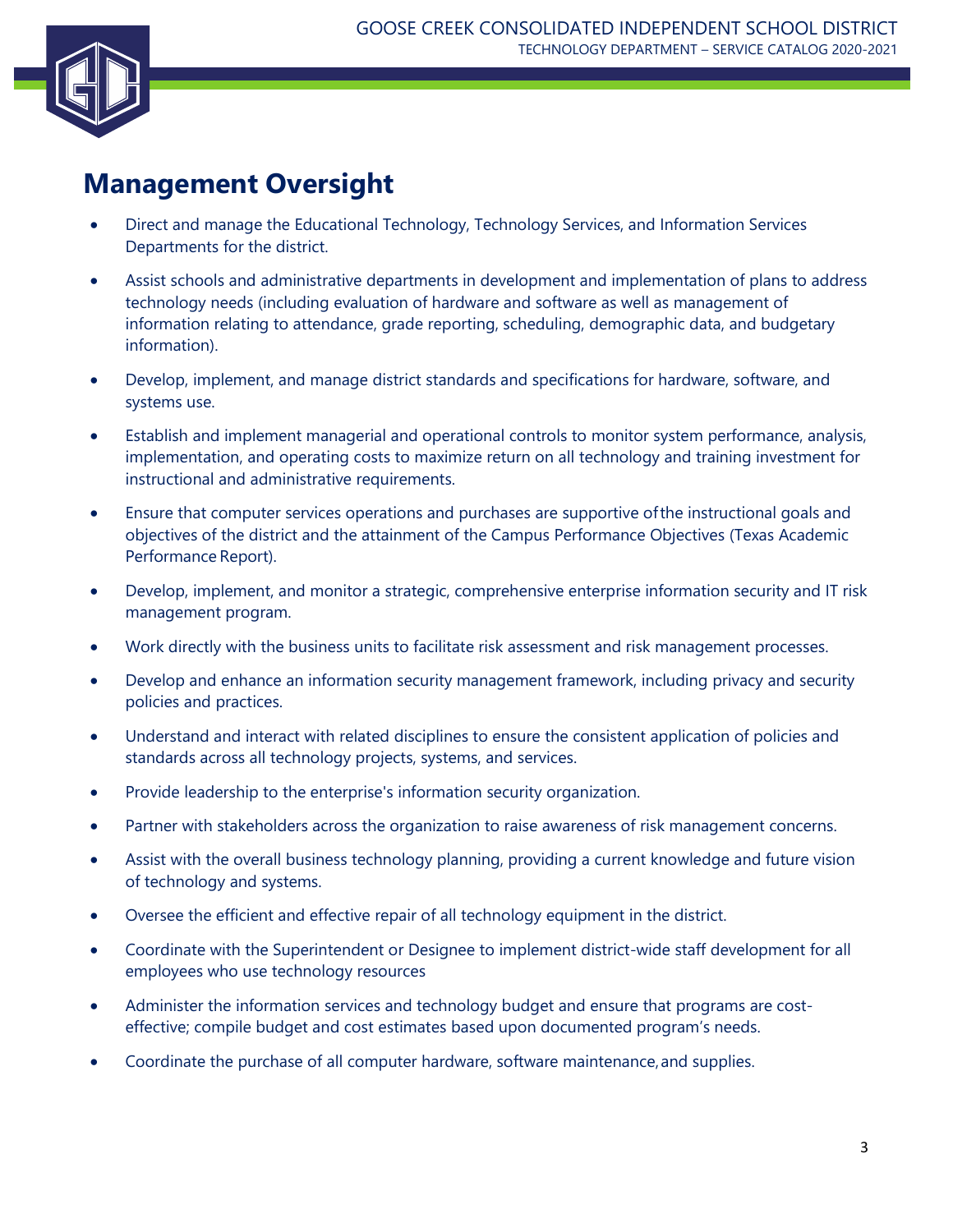

## **Management Oversight (Continued)**

- Initiate purchase orders and bids in accordance with budgetary limitationsand district policies.
- Ensure the appropriate processes are in place for recycling and replacement of obsolete technology.
- Define job performance expectations of technology staff, evaluate job performance, conduct conferences, develop training options, and improvement plans for the technology department.
- Manage and utilize data effectively for systemic process and program analysis.
- Implement data-driven decision making for improvement efforts based on best practices.
- Develop and implement a district wide computer network plan.
- Develop and coordinate continuing education of educational technology, information, and technology services staff.
- Maintain and develop as necessary procedural guidelines and documents for managing, controlling, and optimizing the district's infrastructure and information resources.
- Oversee and provide financial management for all technology funds.
- Provide long-term cost reductions and process improvements through optimized use of technology in the district.
- Maintain a technology organization plan that creates an environment that supports, encourages, and measures professional development whilecontrolling overall staffing costs.
- Stay abreast of trends and developments in both technology and the integration of technology in the educational sector that may impact the overall effectiveness and efficiency of the district.
- Demonstrate behavior that is professional, ethical, and responsible andserve as a role model for all district staff.
- Maintain friendly customer-service-driven interactions with all stakeholders, students, teachers, administrators, and co-workers.
- Work cooperatively with co-workers and supervisors to ensure that the goals of the school/department are being met.
- Maintain a positive and professional tone in all communications (i.e.,email, written, and verbal).
- Achieve an overall average of 95% in Technology service areas based on the results of Technology Key Performance Indicators (KPIs)
- Take strong and measurable steps to help ensure the privacy of student and staff data.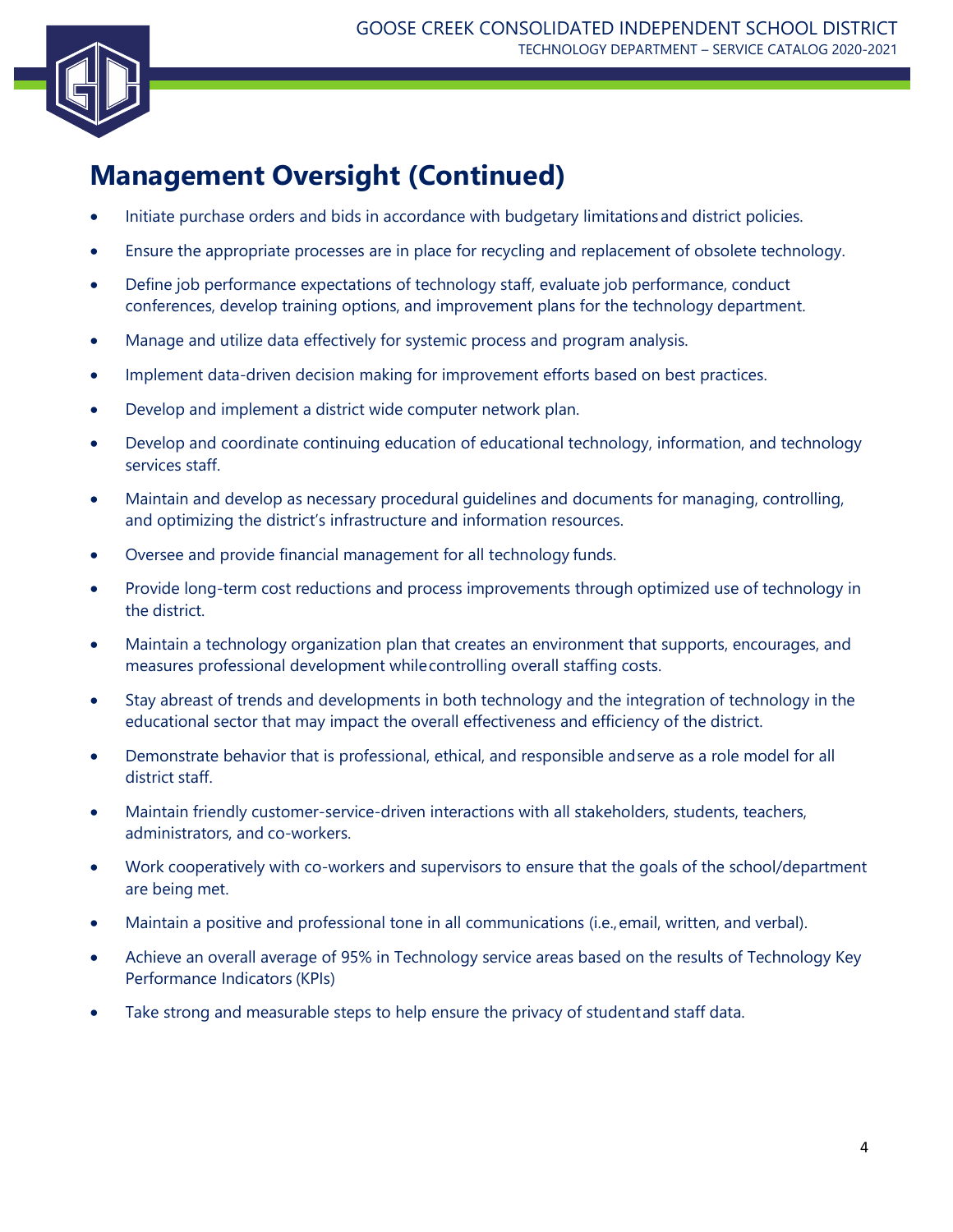

#### **Technology Procurement**

- Manage processing, ordering, and receiving technology equipment for the district, and create work orders for installation.
- Procure all hardware and software, and technology infrastructure purchases. Coordinate all related proposals with vendors.
- Analyze user's technology requests to ensure proper use of funds and
- standardization.
- Prepare and coordinate technology related proposals, such ashardware components, wiring, file servers, and service contracts.
- Facilitate and track all district software purchases and license agreements to ensure legal use of software.
- Oversee the computer equipment room for cleanliness and organization and maintain stock technology parts for repairs and upgrades.
- Prepare and maintain bi-weekly employee payroll information for the department, keep all necessary forms available, and enter maintenance work orders.
- Provide overall office management for the Technology department.
- Recommend District technology standards.
- Oversee the Technology Standards section of the Technology website.
- Assure the best technology pricing so district funds are spent wisely.
- File E-Rate reimbursements with the Schools and Library Division and follow- up, collect, and tabulate funds.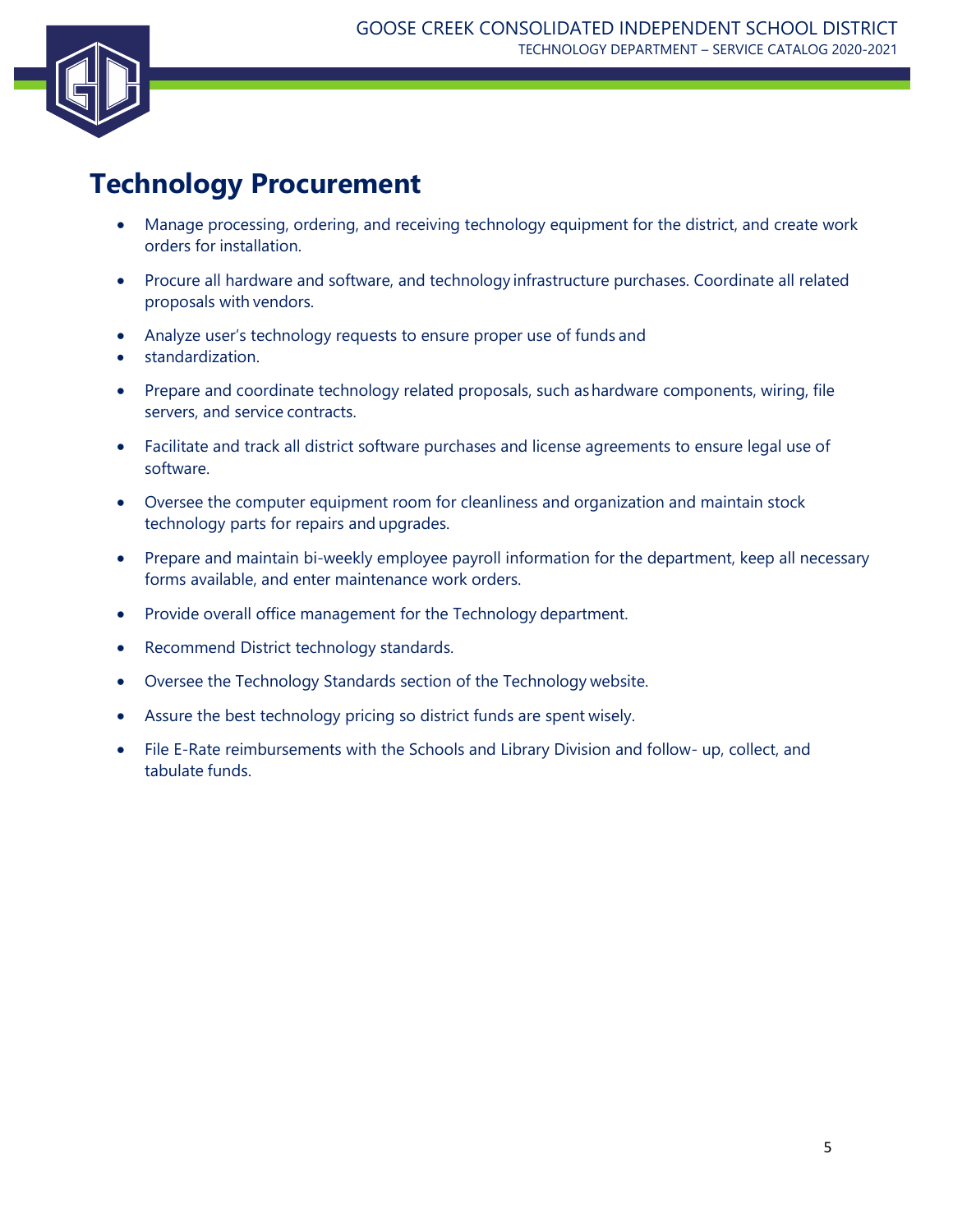

#### **Customer Support Services**

- Provide the first line of support to Goose Creek users and Campus Technology Specialists:
	- **Support the Technology Customer Support Services Phone Line**
	- **Expedite and ensure Technology problem resolution**
	- Reset network passwords and e-mail accounts
	- Assign multiple apps to district issued iPads
- Analyze service requests, conduct detailed problem analysis, and make appropriate assignments.
- Analyze service requests to assess priority designations and assure accuracy and efficiency.
- Track work order requests to closure and ensure customer satisfaction.
- Monitor service request response time, and priority designation.
- Implement initiatives for overall technology service improvement.
- Monitor Technology workflow activity by preparing reports for overdue work orders and time accountability.
- Provide technology support to the staff, students, and parents of Goose Creek.
- Escalate customer issues to management.
- Define and maintain Technology processes and procedures.
- Research software and network issues with technical Technology staff.
- Create work orders when needed.
- Monitor daily centralized backups to ensure nightly backs worked successfully.
- Enter and maintain all technology equipment in the district inventory database.
- Process inventory removals and remove from inventory database. Coordinate pickup of removal items with the technology recycling company.
- Coordinate/Oversee the iPad repair process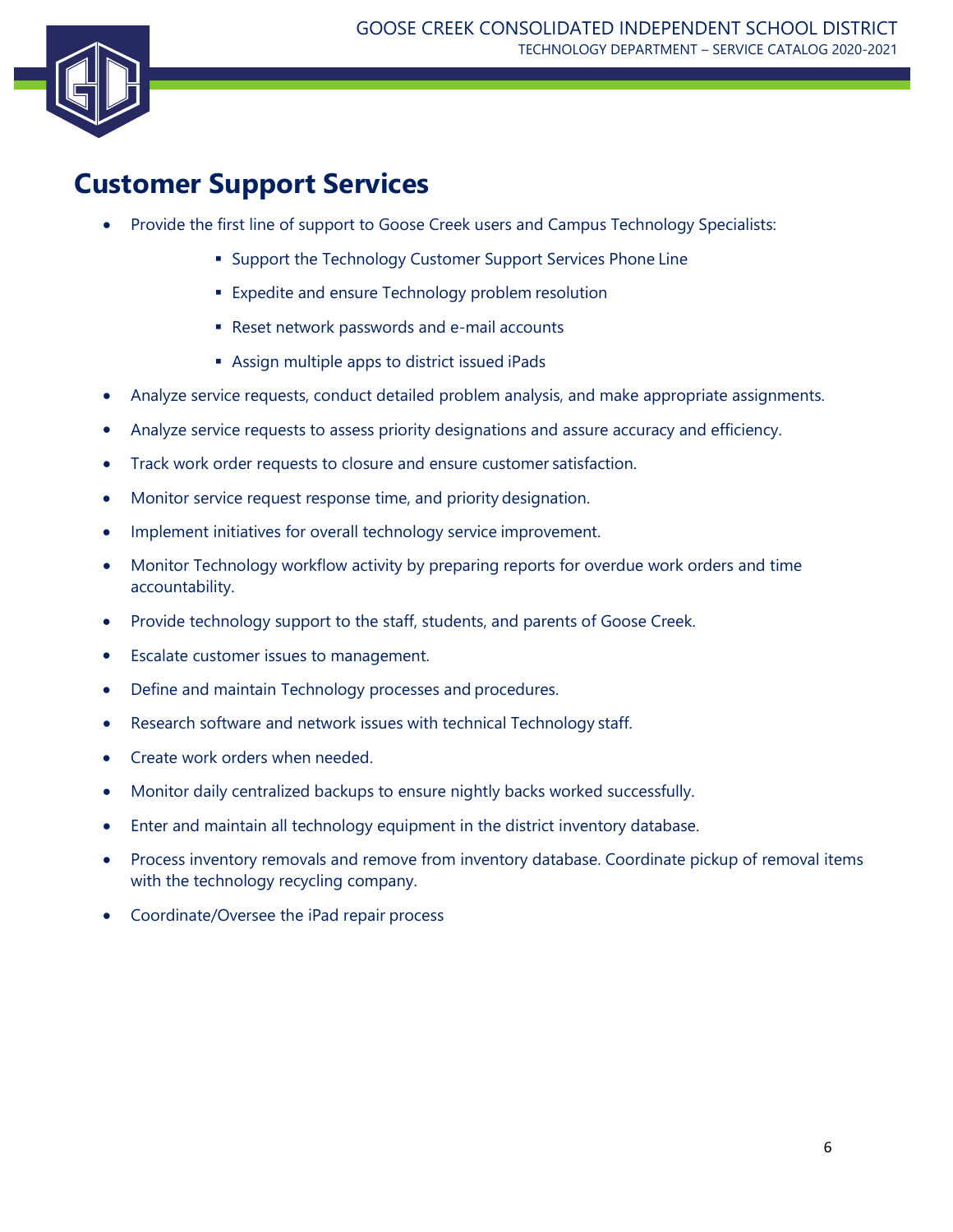

## **Technology Inventory Control Specialist**

- Coordinate the needs assessment, planning, and inventory managementof technology hardware, including delivery, tagging, and movement of equipment, in order to optimize the instructional and administrative use of technology assets.
- Audit campus inventory reports using a physical check for ensuring accurate inventory records.
- Reconcile discrepancies in inventory records (physical count versus reported items, purchase orders versus items received, physical location of items) for the purpose of maintaining accurate technology inventory records.
- Work cooperatively with other departments to develop procedures and maintain accurate software inventory and licensing records.
- Maintain accurate technology fixed asset inventory.
- Develop and teach training programs for Administrative staff.
- Train central office and campus staff on the use of programs and systems.
- Work cooperatively with co-workers and supervisors to ensure that the goals of the school/department/district are met.
- Stay up-to-date professionally through the selection of quality staff development opportunities for personal growth.
- Research system trends and new technologies to bring innovative ideas to district administrative staff.
- Develop Quick Reference Guides for hardware and software supported by the Technology Department.
- Facilitate and track all district software purchases and license agreements to ensure legal use of software.
- Coordinate and facilitate administrative training district wide for upcoming applications.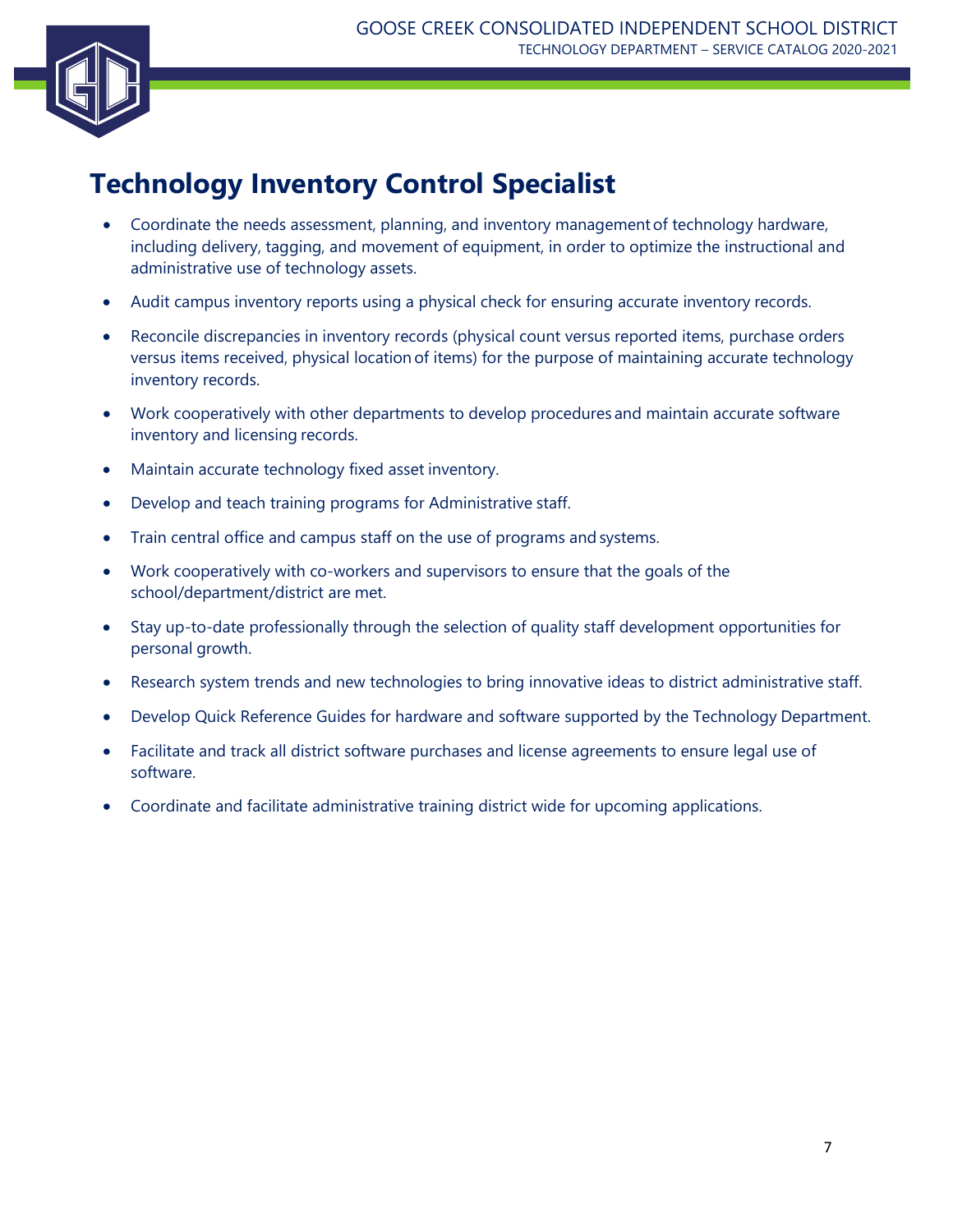

## **Cybersecurity Specialist**

- Responsible for managing IT security systems, processes, and services including computer forensics, electronic discovery, incident management, network security monitoring, encryption, data leakage protection, vulnerability management, antivirus, and additional technologies to support all security, audit, and compliance efforts across the District.
- Security program planning, cyber-risk assessments, implementation of program and solutions.
- Analyze security events to classify, detect and respond to security incidents.
- Escalate issues to leadership in a timely manner with appropriate information regarding risk, action times and root cause analysis.
- Collaborate with IT teams and external vendors on the development of processes and technologies to streamline responses to incidents.
- Build, administer, mature and fine-tune security operations processes to ensure compliance.
- Maintain knowledge of threat landscape by monitoring threat intelligence sources and other related sources.
- Ensure regulatory compliance throughout the District's IT infrastructure.
- Ensure monitoring of Security systems and practices.
- Manage and lead large-scale complex cybersecurity engagements.
- Work with stakeholders on cybersecurity awareness training.
- Change control management documentation and tracking.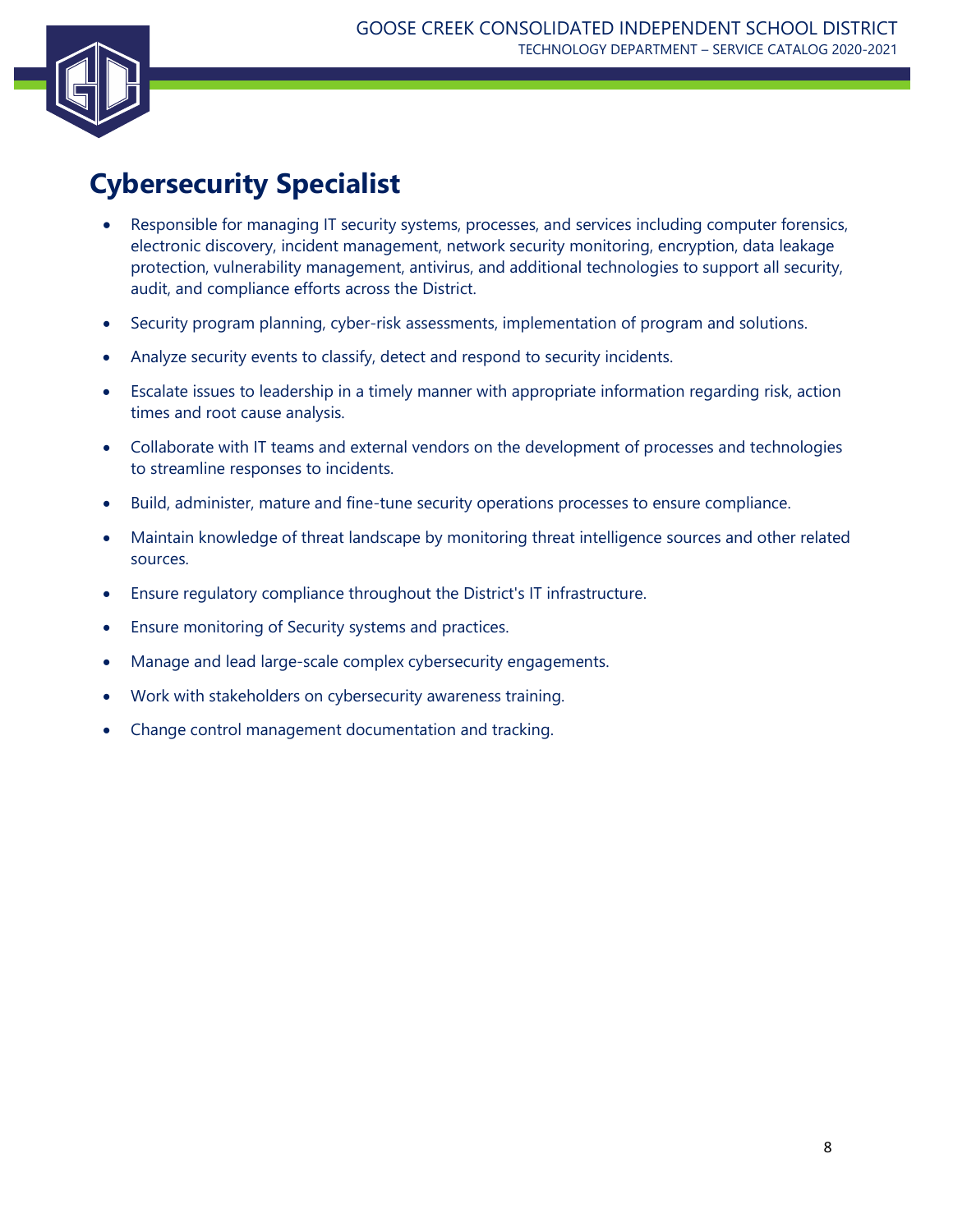

#### **Student Services**

- Provide technical support for Student Services applications which include scheduling, attendance, grade reporting, PEIMS, transcripts, GPA / class rank, graduation requirements, testing, medical, special populations, online registration, volunteer application, and discipline software.
- Direct and/or develop system requirements analysis, system designs, and research studies in response to customer provided systemspecifications.
- Download and convert all necessary files to external applications and 3rd party software vendors.
- Provide technical leadership in complex systems and analysis to key stakeholders.
- Conceptualize and design computer programs and/or systems to solve complex problems and meet customer needs.
- Provide training and support related to student accounting application users.
- Develop and maintain ERP/SIS application documentation for end users.
- Apply programming and/or systems expertise to identify potential problem areas, ensure system flexibility to accommodate future system refinements, and provide maximum hardware / software compatibility.
- Represent the Department as a technical expert in the field of specialization with key stakeholders and vendors.
- Stay abreast of State and Federal mandates, ensuring that the ERP/SIS software can fulfill these mandates, and make system configuration changes when required.
- Perform evaluations in the development and implementation of complex programs or systems including assessing existing software for potential application, review completed programs or systems for possible refinements, investigate suitable design change suggestions, and verify that all required modifications have been made to affected documentation.
- Configure and maintain Security Access for ERP/SIS application system.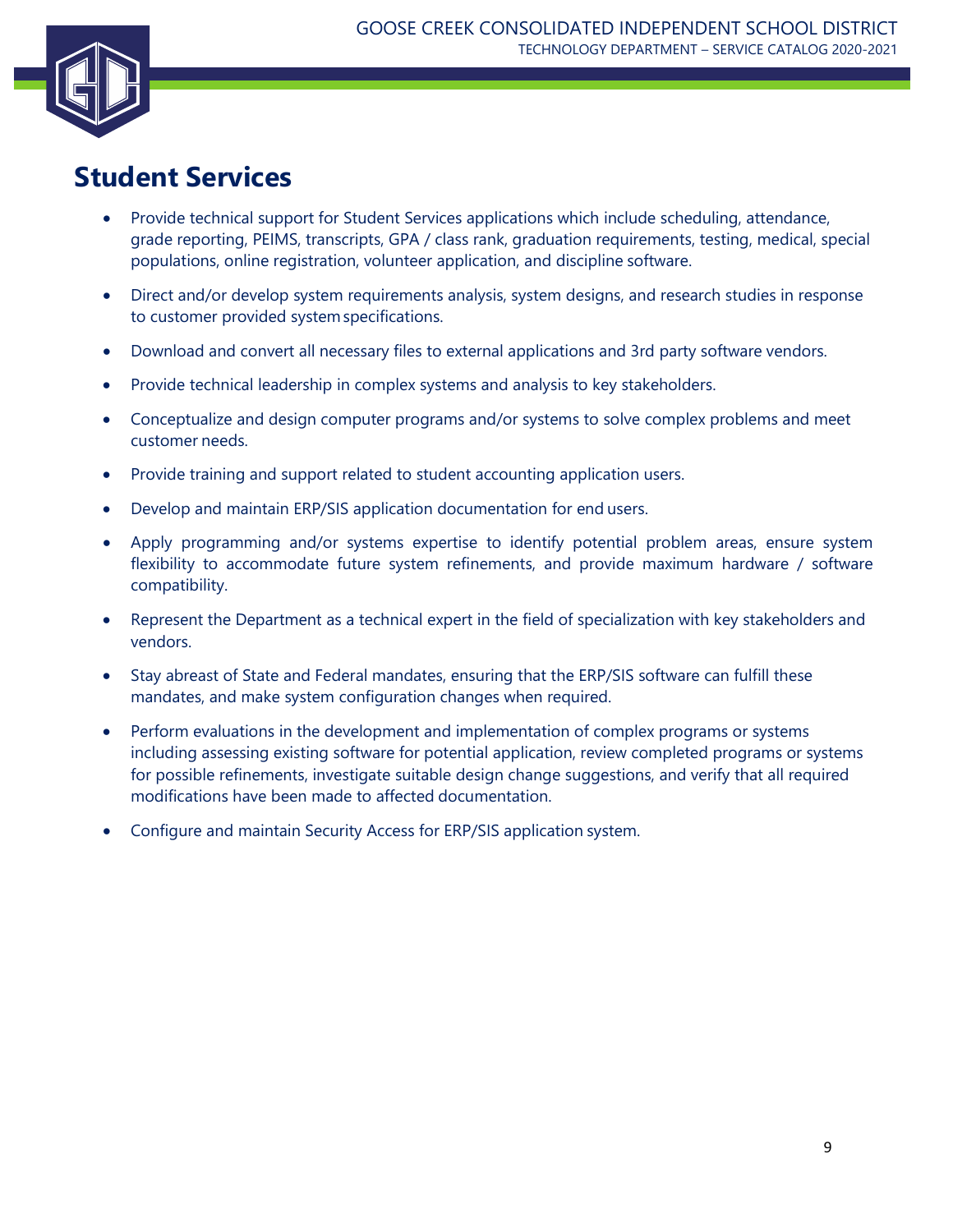

#### **Business Services**

- Provide day-to-day support for Business Services software: knowledge of system workflows, processes, and database structure.
- Provide Support for custom business processes and procedures: PunchoutCatalogs, Dashboards, etc.
- Provide system analysis, troubleshooting, custom reports, and queries for Business Services.
- Download and convert all necessary files to external applications and 3rdparty software vendors.
- Provide technical leadership in complex systems and analysis to key stakeholders along with documentation and training.
- Conceptualize and design computer programs and/or systems to solve complex problems and meet customer needs.
- Provide Support for end-of-month processing: TRS, ACA, Unemployment Filing, etc.
- Provide Support for quarterly processing: PEIMS submissions, 941 forms, etc.
- Provide Support for yearly processing: salary adjustments, calendar structure, budget setup, increment tenure, position initialization, professional contracts, stipend update, build service records, reconcile warehouse catalog, fixed asset upload, analyze position control, reconcile open encumbrances, analyze, and accrue purchase orders and outstanding invoices. W2s, 1099s, CRDC, Affordable CareAct.
- Provide Support to Finance Department for annual budget preparations and implementation. Manage Approver workflows. Maintain end usernotifications. Support check request, budget change request/travel and employee reimbursements.
- Provide Support to Human Resources, Payroll, and Benefits to support employee pay and fringe benefits. Manage Approver workflows. Maintain end user notifications. Support time clocks maintenance.
- Provide Support to Purchasing Department with back-end configuration ofShipTo Locations and Receiving and to maintain Requisition Security and Requisition Hierarchy. Manage Approver workflows. Maintain end user notifications.
- Work with ERP/SIS vendor and providing technical support for issues with applications and problem resolution.
- Maintain ERP/SIS system configuration for criminal history, applicant tracking, substitute placement, hiring/transfers/separations, timekeeping/timecards, account number maintenance, payroll, security, benefits, and deductions.
- Stay abreast of State and Federal mandates, ensuring that the ERP/SIS software can fulfill these mandates, and make system configuration changes when required.
- Configure and maintain Security Access for ERP/SIS application system.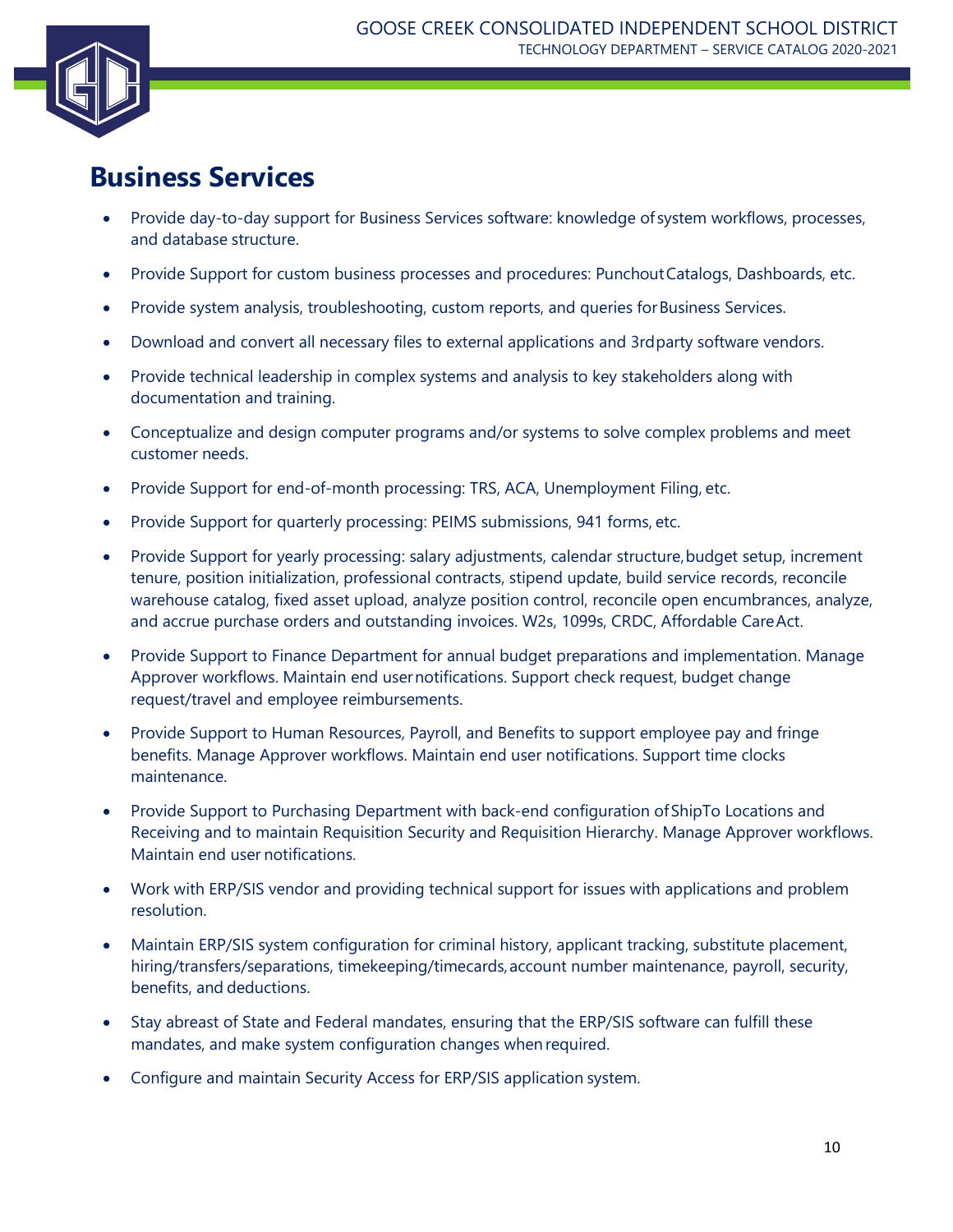

## **Campus Technology Specialist On-Site Support**

- Provide onsite support for technology hardware, software, and phones.
- Act as the primary campus contact for all technology related services.
- Coordinate all new installations, services, and problems with Technology Department.
- Maintain the campus technology inventory which includes technology equipment assigned to rooms, staff, and students.
- Maintain proficiency in all campus instructional hardware and software systems.
- Manage the instructional campus network which includes classrooms, library, and computer labs.
- Attend technology meetings, training sessions, and professional development.
- Provide technology support for on-campus professional development and meetings.
- Order technology supplies for the campus.
- Support the administrative office staff in specialized technology tasks such as printing projects, creating Word and Excel documents, downloading pictures and videos.
- Perform preventative maintenance on technology hardware and software.
- Support and assist parents with parent portal and online registration.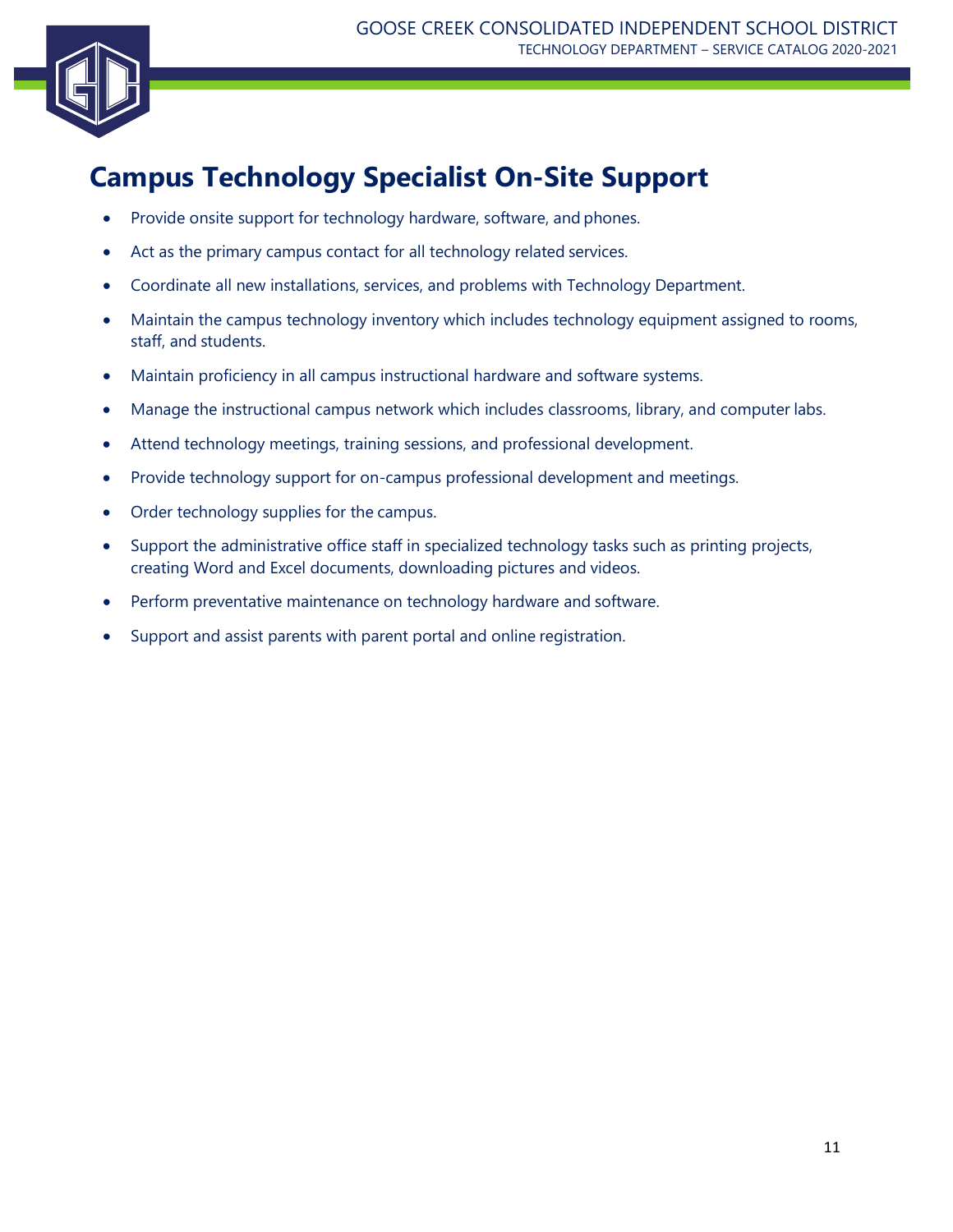#### **Technology Support Services**

- Install, repair, and maintain all technology hardware and software.
- Provide dedicated hardware and software support to all GCCISD users, teachers, and students.
- Keep track of technology items that are in and out of warranty and coordinate all repairs.
- Provide consistent application and implementation of all workstation hardware and software.
- Provide first level support training to district users:
	- Turn on peripherals, laptops, and computers
	- Operate the printer
	- Open and close applications
- Perform preventative maintenance on technology hardware and software.
- Support and maintain monitors, computers, scanners, printers, projectors, smartboards, document cameras, and all related technology workstation equipment.
- Schedule and complete work order requests, and update status for each.
- Evaluate equipment performance, and prepare reports including recommendations for design and operational improvement of the equipment.
- Support and maintain security cameras, wireless access points, and badge access control.
- Maintain accurate technology equipment inventory including but not limited to site to site transfers.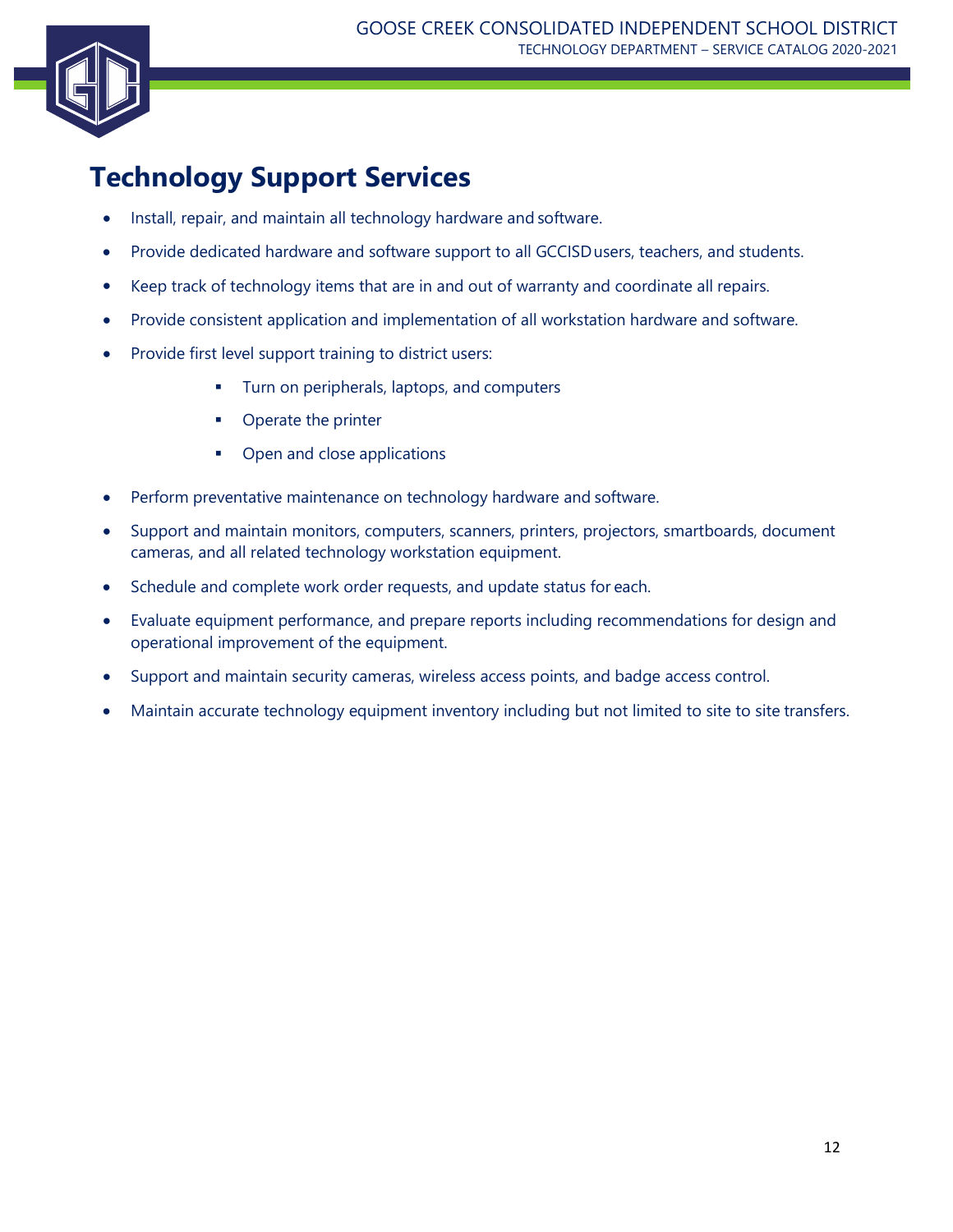

#### **Network Administrator**

- Design, install, configure, maintain, and oversee Local Area Network (LAN) operations, including servers, workstations, and all associated server and network software.
- Create and troubleshoot instructional, administrative andworkstation configuration settings throughout the district.
- Create workstation and network software images for administrators, teachers, and students.
- Research various software compatibility issues and address all GCCISD needs in this area.
- Maintain network connectivity, including router, switching, wireless, and wiring connectivity.
- Perform various administration functions as needs occur, helping users with printer problems, converting files, correctly using applications, configuring workstation addresses, and monitoring tape backups.
- Train and provide technical support to students and staff on a daily basis.
- Assist network managers and technicians during upgrades or configuration on large projects.
- Maintain current technology and plan for implementation of new technology.
- Design, install, configure, maintain, and oversee all district Local Area and Wide Area Network Operations.
- Perform various LAN Management functions as needs occur, including
- creating login ID's and groups, and maintaining applications, print servers,
- queues, and printers, etc.
- Research, analyze, and develop software compatibility issues and determine the best implementation into our existing system.
- Evaluate and recommend new Enterprise application software.
- Assist with technology related bids, such as workstations, wiring, servers, service contracts, etc.
- Create and manage documentation and data integrity for all areas.
- Manage and monitor centralized backups to ensure backups work as scheduled.
- Perform tabletop exercises to validate backup and disaster recoverysystem design.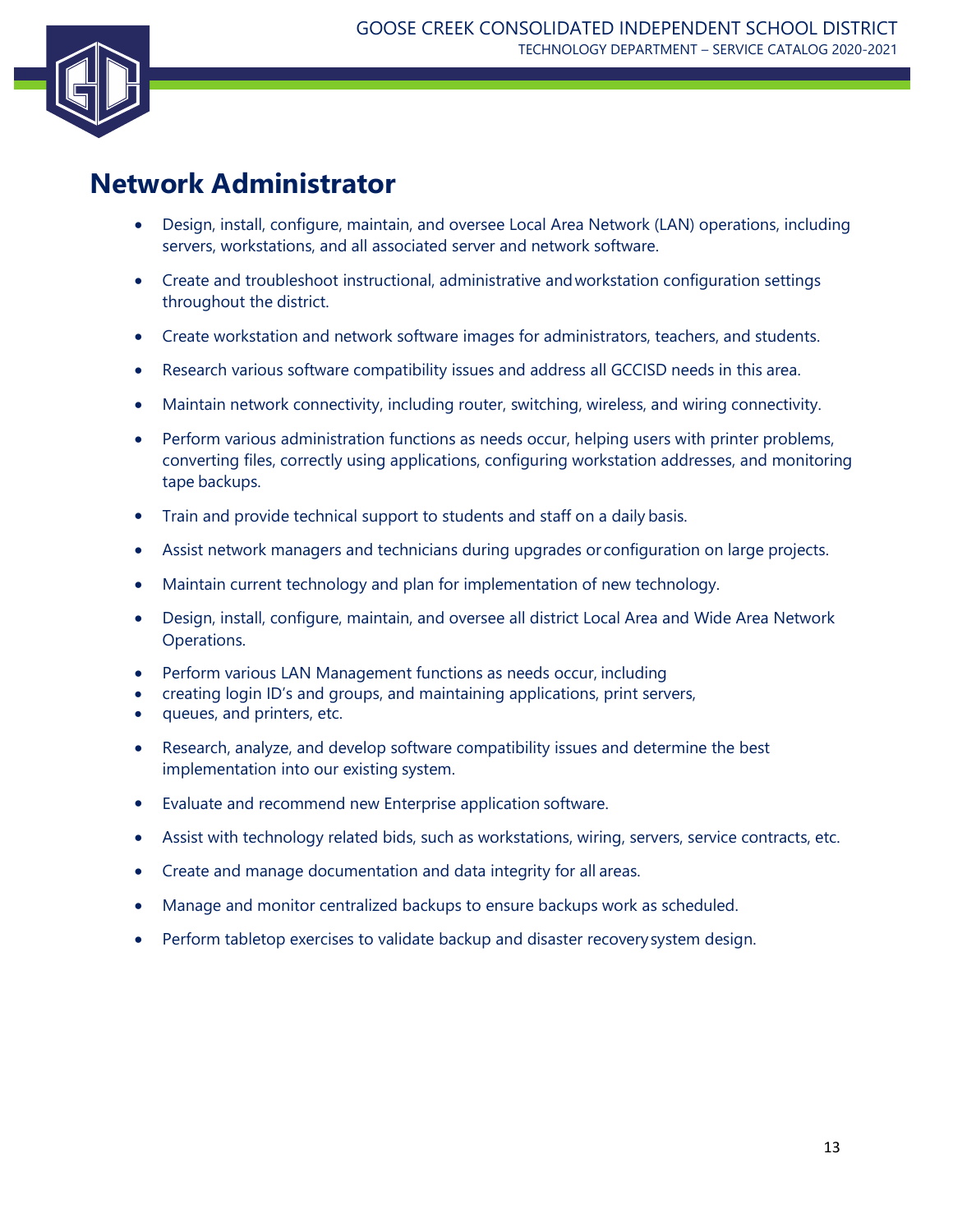

#### **Phone Services**

- Manage the centralized SIP trunk for all inbound and outbound calls.
- Manage all Frontier phone services for fire and security alarms.
- Manage the phone extensions and DID's for all district phones.
- Manage and support voicemail for all end users.
- Manage and support Cisco Jabber.
- Support and maintain Voice over IP phone system.
- Maintain and verify E911 capabilities for the district.
- Verify phone billing and long-distance usage/charges.
- Manage and support paging over the district phone system.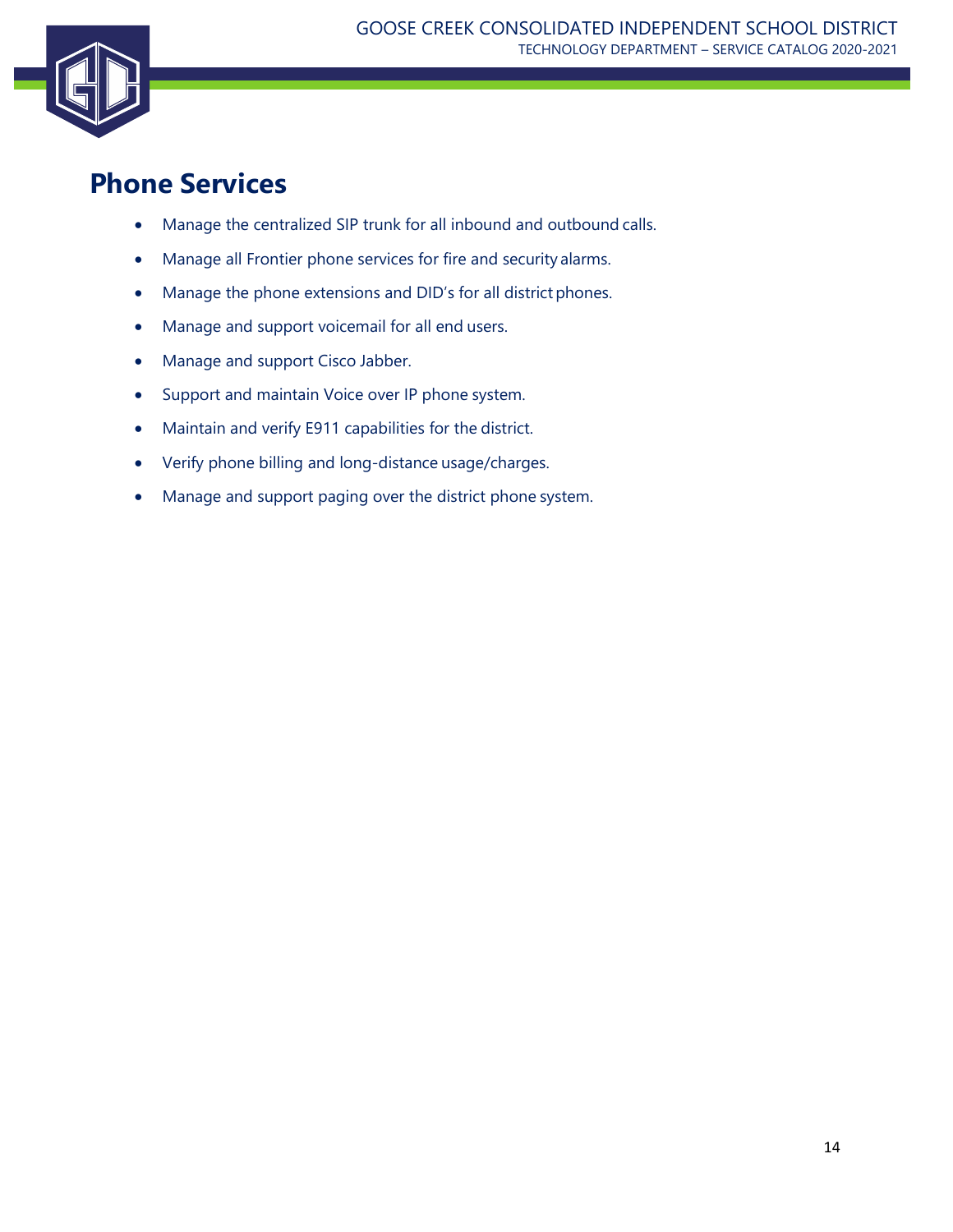

#### **Project Manager**

- Coordinate with construction and contractors on wiring needs and infrastructure for new facilities when necessary.
- Act as the lead contact for the Technology Department in the area of technology wiring for all campuses.
- Plan and schedule project timelines.
- Track project deliverables using the appropriate tools.
- Revise plans as appropriate to meet changing needs and requirements.
- Constantly monitor and report on progress of the project to all stakeholders.
- Perform project evaluations and assessments of results.
- Coordinate multiple projects with a common resource pool.
- Evaluate equipment performance. Prepare reports including recommendations for design and operational improvement of the equipment.
- Provide technology wiring support, including installation and repair of cabling, and basic network connectivity troubleshooting.
- Work with district contractors to ensure the proper operation of district technology systems and installation of new systems and projects.